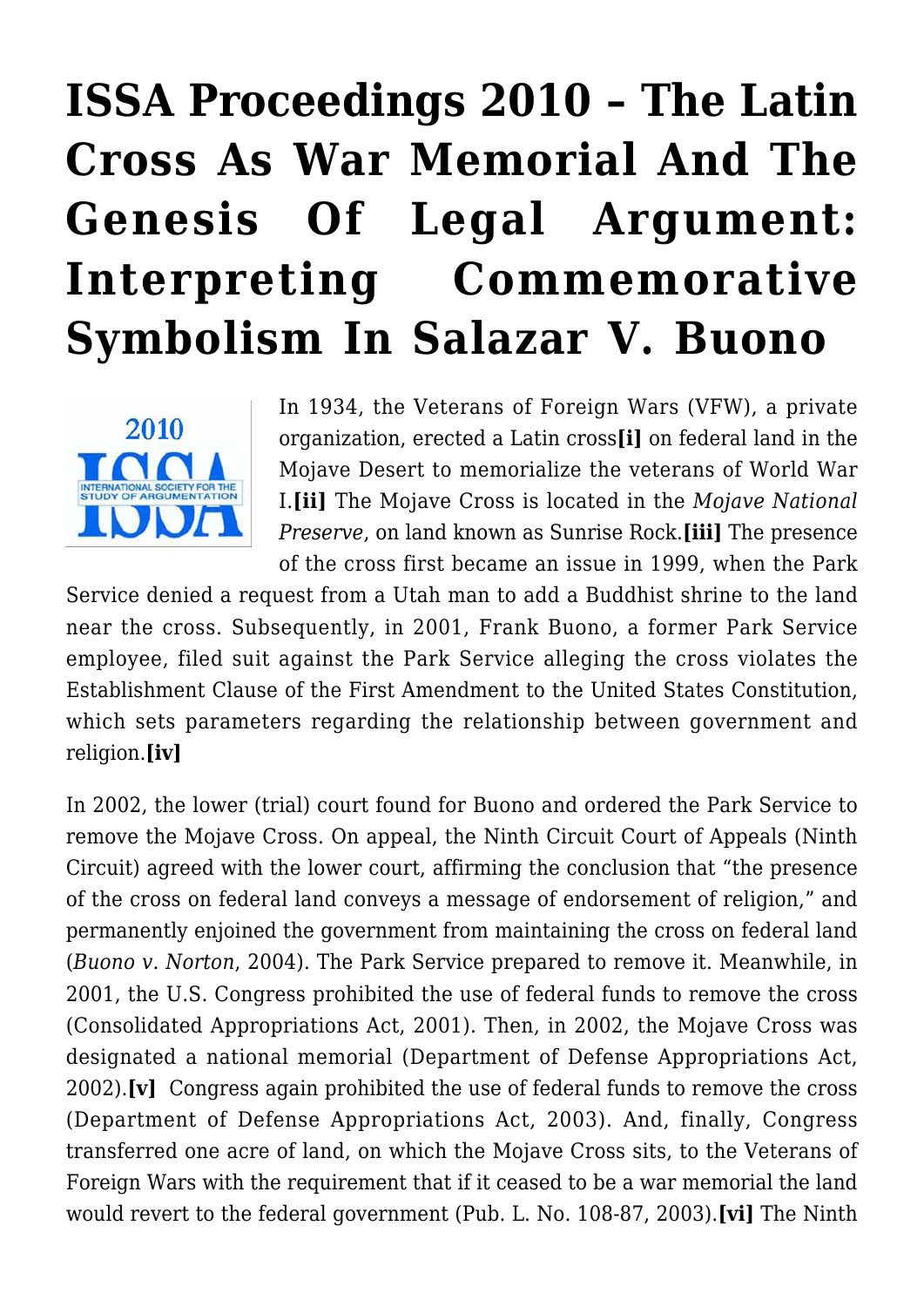Circuit concluded that this last move was merely an attempt to circumvent the constitutional violation and thus stopped the transfer (*Buono v. Kempthorne*, 2007). The Department of Justice appealed this latter decision to the U.S. Supreme Court, arguing that the government would have to tear down a "memorial."**[vii]** The VFW filed an *amicus* brief arguing that if the Ninth Circuit's opinion were to be affirmed, memorials in national cemeteries would have to be removed, including the Argonne Cross and the Canadian Cross of Sacrifice at the Arlington National Cemetery (Veterans of Foreign Wars *et al.,* 2009). In contrast, the Jewish War Veterans of the United States filed an *amicus* brief arguing that the Mojave Cross is "a profoundly religious Christian symbol," rather than a universal commemorative symbol of war dead, and that the federal government's actions toward the cross and adjoining land underscores, rather than remedies, its endorsement of that religious symbol (2009, p. 5).

The Supreme Court decision in *Salazar v. Buono* was announced April 28, 2010. The Court chose to narrow its consideration to the validity of the land transfer, ruling 5-4 that the transfer did not constitute a violation of the original injunction. The Court also remanded the case back to the lower court to decide whether or not the land transfer constituted an "illicit governmental purpose" (*Salazar v. Buono,* 2010*,* pp. 1819-21). In narrowing the grounds for the decision in this way the Court left unresolved many of the questions that are raised by the presence of any cross on federal land, no matter how remote. Nevertheless, the written opinions of the Justices strayed far beyond the narrow confines of the decision itself, addressing many of the arguments used for and against the land transfer, the significance of the memorial, and its propriety.

This paper will examine the Mojave Cross case to explore the argumentative connection between religious symbols and public memorials. Our argument is that war memorials, such as the Mojave Cross, constitute a classical enthymematic (visual) argument that the U.S. Supreme Court attempted to silence by altering the space containing the memorial (or argument), thereby secularizing the memorial and stripping it of its (religious) meaning. We begin with histories of the legal precursors to the case and the generic evolution of war memorials, illuminating the contested nature of memorializing. Next, we use the Mojave Cross case to examine how monuments function as arguments, articulating three premises: that physical space is a key argumentative factor in memorializing; that placement in and ownership of the space serve as the memorial's "voice" or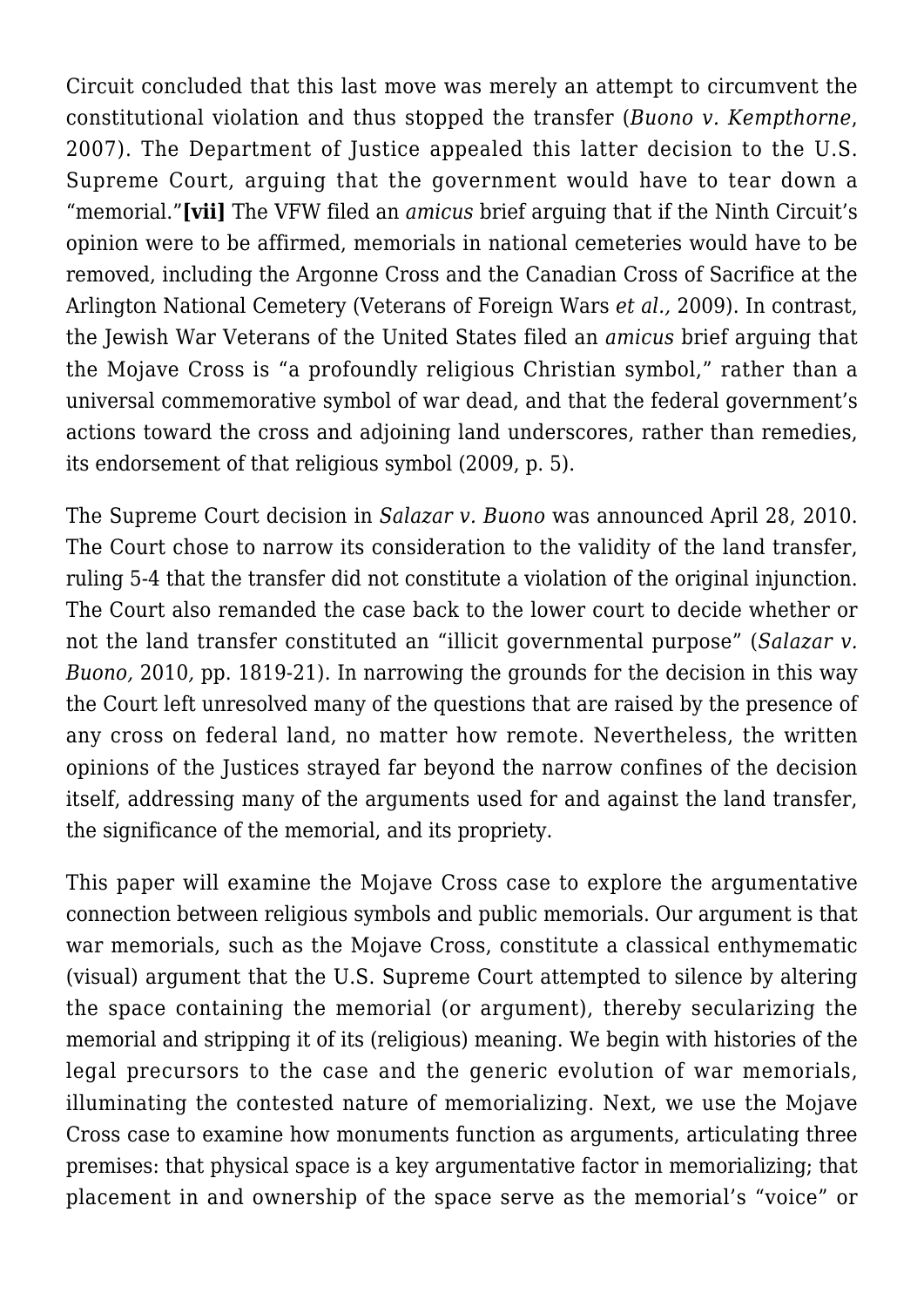marker of intent; and that this spatial context aids in negotiating the secular/religious dichotomy. The policy implications raised by this case are significant, for both past and future memorializations and for legal arguments that can be made regarding the relationship of the individual to the state in matters of religious observance. What appears to be a relatively simple case on its face opens up a broad range of significant theoretical issues fraught with complicated legal and commemorative significance.

#### *1. Background*

The First Amendment to the United States Constitution provides that "Congress shall make no law respecting an establishment of religion, or prohibiting the free exercise thereof" (U.S. Const. amend. I.). These prohibitions are referred to, respectively, as the Establishment Clause and the Free Exercise Clause.

Specifically, the Establishment Clause prevents the government from promoting or affiliating itself with any religious doctrine or organization (*County of Allegheny v. American Civil Liberties Union,* 1989, pp. 590-91), or from having an official preference for one religious denomination over another. "Government in our democracy, state and national, must be neutral in matters of religious theory, doctrine and practice" (*Larson v. Valente*, 1982, p. 244). The Establishment Clause has been used to challenge religious prayer in public schools and Christmas displays on government property, among other issues.

Supreme Court jurisprudence has fluctuated on whether the Establishment Clause demands complete separation of religion and government or, alternatively, whether it simply commands non-preferential accommodation of religious speech and symbols. This ambivalence has resulted in a number of legal tests that are used to determine whether a specific government symbol violates the Establishment Clause. Among the criteria are whether the symbol advances or inhibits religion, whether a reasonable observer of the display would perceive a message of governmental endorsement or sponsorship of religion, and whether there is a perceived coercive effect. Recently, the Supreme Court employed a "passive monument" test, which inquired whether a plainly religious display conveyed a historical or secular message, as opposed to a religious message, in a specific non-religious context (*Van Orden v. Perry*, 2005).

The identity of the speaker matters tremendously under First Amendment jurisprudence. "[T]here is a crucial difference between *government* speech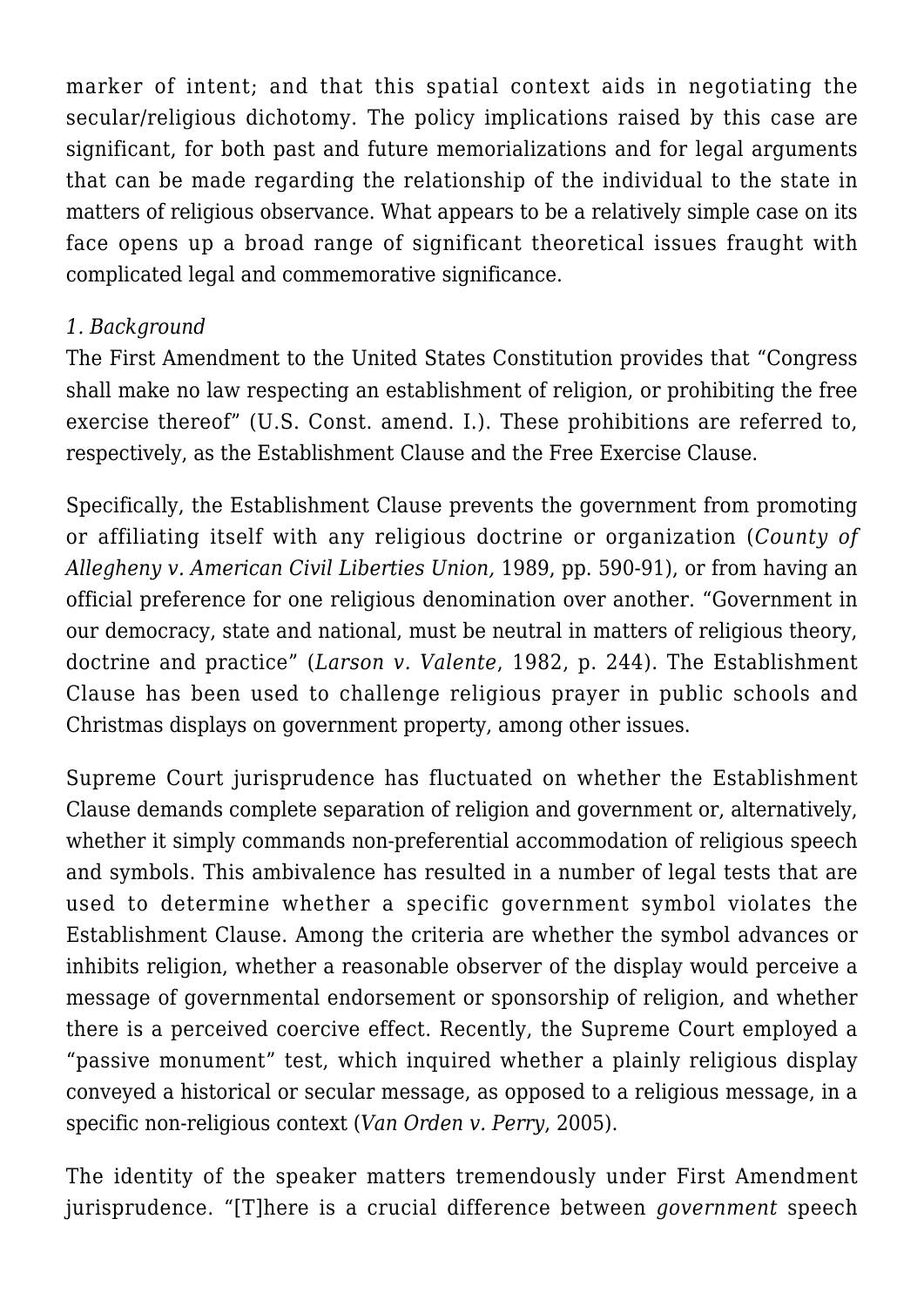endorsing religion, which the Establishment Clause forbids, and *private* speech endorsing religion, which the Free Speech and Free Exercise Clauses protect" (*Santa Fe Indep. Sch. Dist. v. Doe*, 2000, p. 302).

In *Pleasant Grove City v. Summum*, the Court addressed the speech of government owned monuments in particular: "government-commissioned and government-financed monuments speak for the government" because "persons who observe donated monuments routinely – and reasonably – interpret them as conveying some message on the property owner's behalf." Whether the government commissions, finances, or displays a memorial on its own land, "there is little chance that observers will fail to appreciate the identity of the speaker" (2009, p.1133). Similarly, Justice Stevens, dissenting in *Capitol Square Review & Advisory Bd. v. Pinette*, observed, "[T]he location of the sign is a significant component of the message it conveys" (1995, p. 800).

These two cases not only instantiate the notion of monuments in general as government speech, they also serve as precedent for the Mojave Cross case, illustrating that, even as a national monument, the cross engaged in a form of government speech. The question then should be the propriety of using a universally Christian symbol to "speak" for the government on behalf of all veterans of World War I.

## *2. A Brief History of War Memorials Prior to WWII*

The sponsorship of war memorials has been a major area of controversy, involving veterans groups, state and federal organizations, and most recently, public insistence on private donations. However, according to architectural historian Teresa B. Lachin, "between 1880 and 1915, veterans groups and patriotic organizations were among the most active sponsors of monument crusades," when newly established groups such as the American Legion and the Veterans of Foreign Wars became effective lobbyists for state and local projects (pp. 21, 44). In 1923, the U.S. Congress created the American Battle Monuments Commission, which "established official commemorative standards for military monuments built on battle sites and federally-owned property" (Lachin, p. 32). Differences in opinions over the appropriate design of the war memorials arose as the result of a general shift in architectural style away from a legacy of Civil War memorializing, conflicted feelings over U.S. participation in World War I, and a focus on overseas memorializing at notable battlefield sites. "Religious images and Christian symbols were…commonly used to express the ideals of 'sacrifice,' collective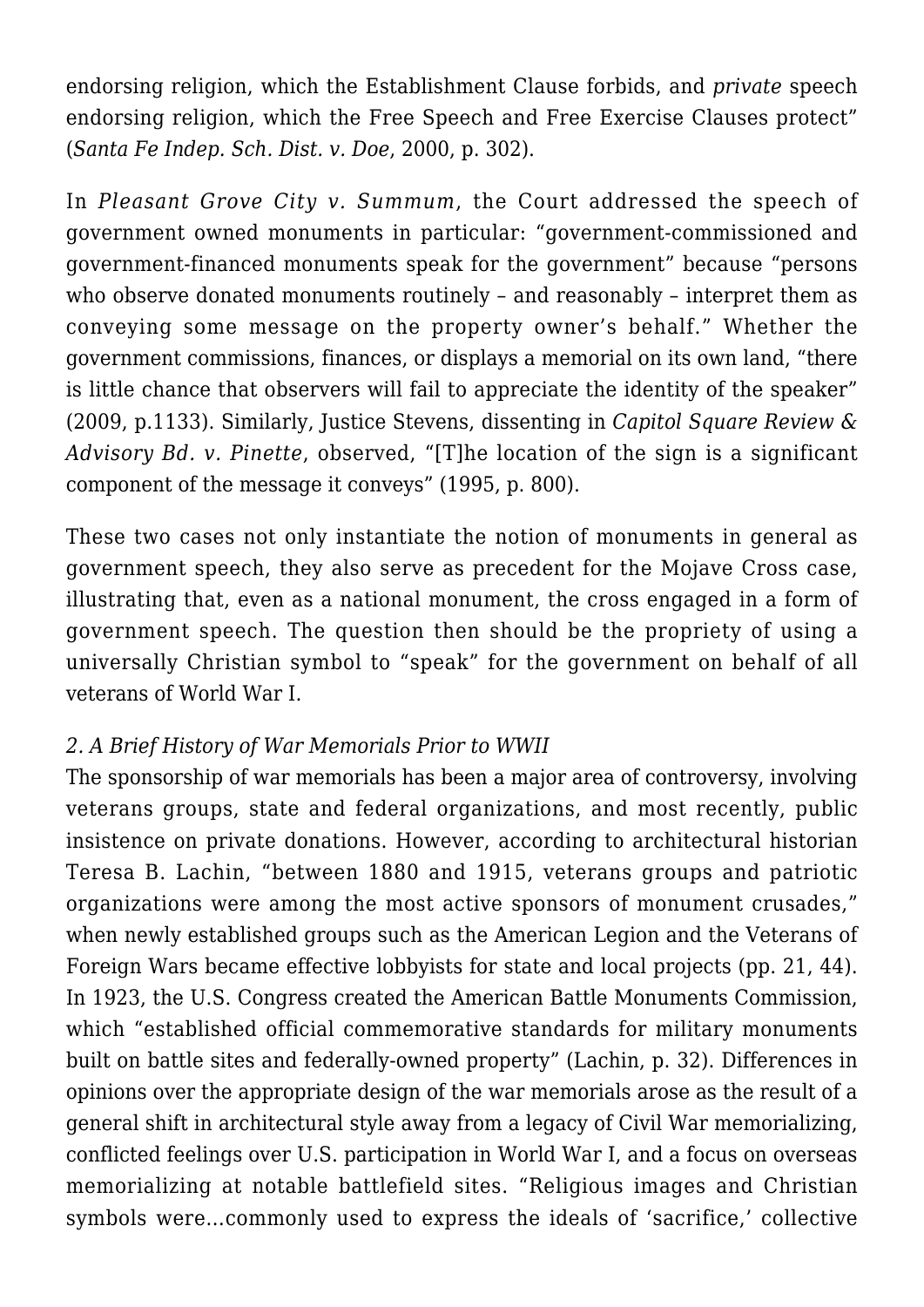heroism, and the 'sacred vocation' of military service, themes which had emerged in Europe and America in the early twentieth century," and these spiritual dimensions of military service were embraced strongly by sponsoring veterans groups (Lachin, p. 32).

The lack of symbolic universality implied by the cross was a consideration during World War I. Sectarian, yet inclusive, forms of religious symbolism occurred in gravesites of American war dead across Europe, which employed "spacious fields of uniformly lined American crosses" along with "intermittent Stars of David headboards [which] marked the dead of the Jewish faith" (Budreau, p. 120). Even then, the aesthetics of different sectarian grave markers led U.S. Army Chaplain Charles C. Pierce to recommend in July 1919 a standardized grave marker, similar to U.S. battlefield cemeteries and devoid of religious symbolism (Budreau, p. 122).

At the end of World War I, returning veterans, as well as the U.S. government, were initially more concerned with overseas memorializing. They wanted to make certain battlefields and cemeteries were properly marked and commemorated; stateside commemoration of World War I veterans was left largely to state and local organizations. Thus it is not surprising that veterans organizations and local community leaders "preferred traditional designs because they were familiar and even reassuring symbols of 'sacrifice' and fraternal or civic duty" as well as the fact that "vernacular designs…were among the most affordable and readily available monument types" (Lachin, p. 45). Moreover, "local and community groups were more limited in their economic resources and generally used traditional and vernacular designs to honor their 'World War' veterans" (Lachin, p. 42).

King argues in his book about World War I memorials in Britain that, "the common purpose amongst all who commemorated the dead was…expressed in their recognition of the sanctity of memorials"; and the most straightforward artistic convention to mark the memorial as sacred "was the use of the cross, recognizable both as the sacred symbol of Christianity and as, by the early twentieth century, a common form of grave marker, more especially the typical marker used during the war to identify the graves of soldiers" (1998, pp. 230, 231). King also notes that "the process of transformation through which traditional forms acquired connotations relating them specifically to the recent war [World War I] was most conspicuous in the case of the cross" (p. 129). In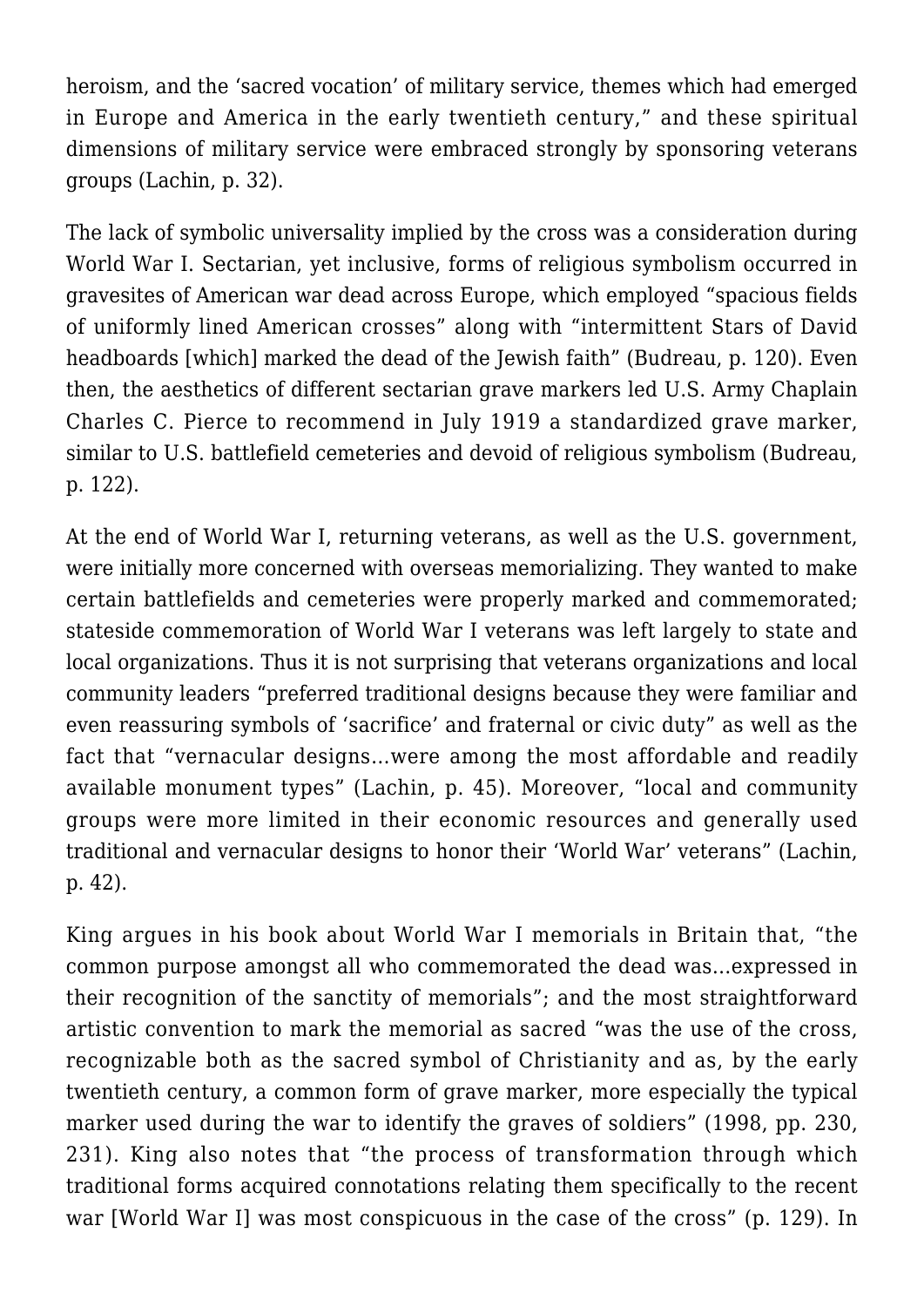1921, Charles Jagger, a British sculptor and World War I veteran, proclaimed that the cross "has been, and probably always will be the symbol of the Great War" (in King, p. 129).

Indeed, the VFW members who erected a memorial in the Mojave Desert employed exactly this symbol. And it is the presence of the cross specifically that drives this case, complicated by the National Park Service's refusal to allow a Buddhist shrine to share space with the cross. This raises the question of what it is the cross represents – a war memorial or something more (or less)? There is no question it was originally intended to be a memorial to dead comrades-in-arms at the time that it was erected by returning war veterans.**[viii]** Yet the Mojave Cross was erected on federally owned land, without the express permission of the government. By declaring the Mojave Cross a national memorial (while the appeal was pending), Congress further complicated the case, thereby raising the question of whether one can nationally memorialize private speech without endorsing the message.

The identity of the speaker is also tied to space when the issue is a religious artifact on federal land. How is space negotiated in memorializing? What is being memorialized; is it the event or the war dead? Public memorializing such as the Vietnam Veterans and World War II Memorials undergo complex vetting processes that explicitly consider First Amendment issues and multiple audiences. Privately created shrines such as the Mojave Cross are personal, driven by grief and an immediate connection with the dead, and while they may hold symbolic meaning to a wider audience, they are not necessarily created for that audience, nor are they beholden to the religious neutrality that the federal government is expected to undertake.

Thus, when the Mojave Cross was declared a national memorial in 2002, its religious symbolism became a significant problem with regard to public memorializing. Classical commemorative architecture, used for many memorials, embraced signs which are "self-referential and limited to a closed system of legitimate signifiers" (Blair *et al*., 1991, p. 266) and which can consistently be decoded by audiences familiar with both the sign and signifier [*e.g.*, the cross]. Yet the reliable interpretation of a sign is tied to the viewer's understanding of its conventions – or "agreement about how we should respond to a sign" (Crow, 2003, p. 58) – and "habits and conventions may of course change over time" (Kurzon, 2008, p. 288-289). As social symbols, "war memorials are not endlessly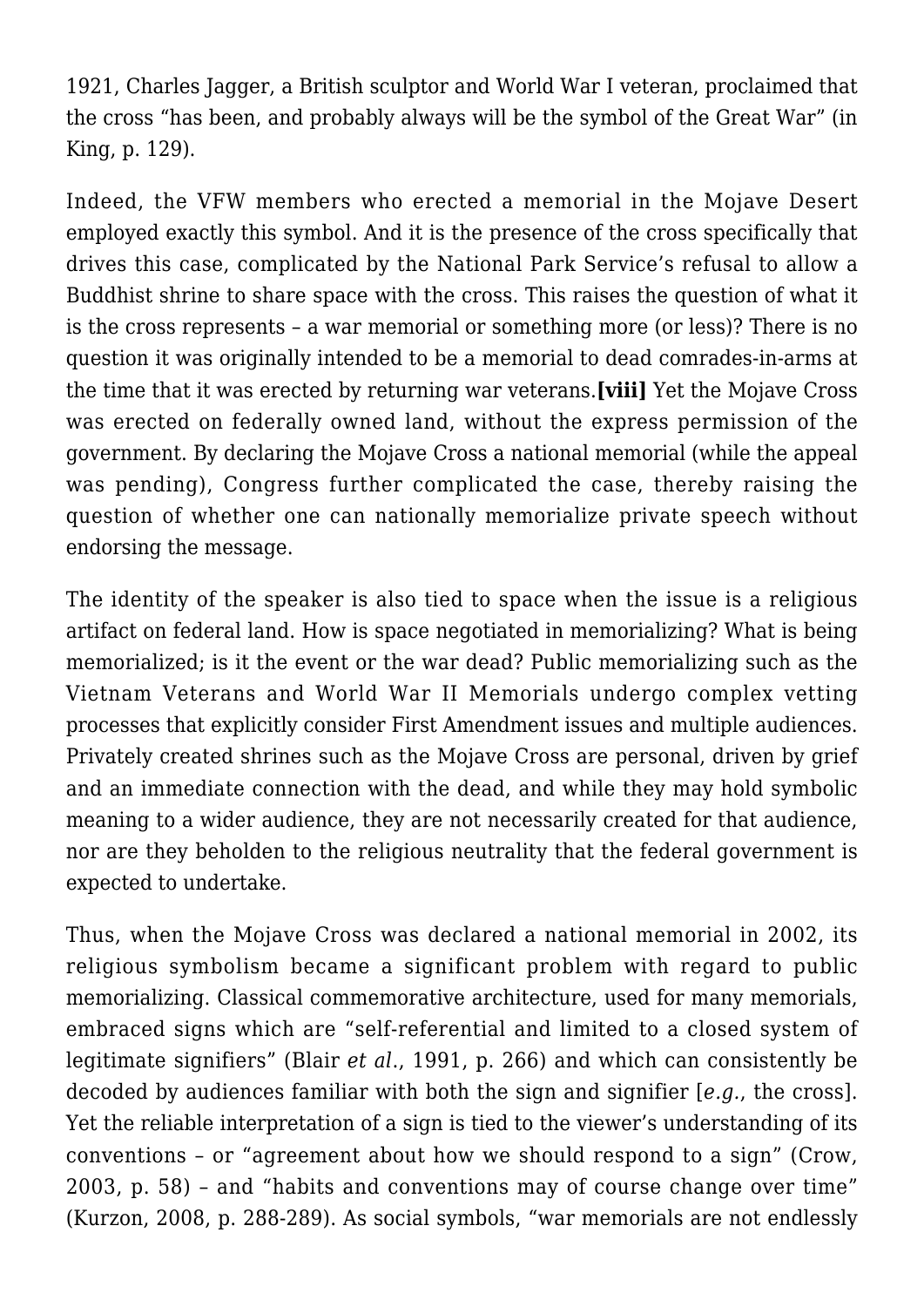rigid and stable. Their significance has to be continually defined and affirmed by manifestation of the relevant sentiments" (Barber, 1949, p. 66). Such reaffirmation is made difficult in this case since there is no longer a plaque to identify the cross as a war memorial. When the signifiers change in meaning, or when the linguistic community changes, then war memorials, like other symbolic forms, change or lose their meaning: "[T]here are a large number of memorials from previous wars which have lost their meaning for the present generation" argues Barber (p. 66). Especially when considering the relationship between the symbolic and the aesthetic, "the aesthetic aspect of the memorial place or object must not offend those who want their sentiments symbolized" (Barber, p. 67). In

the increasing religious pluralism of late-20<sup>th</sup> to early-21<sup>st</sup> century America, a symbol with such religious specificity as a Latin cross violates this commemorative expectation when declared a national symbol of the war dead.

We contend that the message conveyed by war memorials in general, and the Mojave Cross in particular, is not only government speech, but an argumentative claim about how to view both the war and the war dead. Recent Supreme Court precedent supports this view (see *Capitol Square Review and Advisory Bd. V. Pinette*, 1995, and *Pleasant Grove City v. Summum*, 2009). Indeed, the recognition that monuments make an argumentative claim is the underlying assumption of the rulings on government speech. The essence of the Establishment Clause is to preclude the argumentative nature of government speech surrounding religious symbols on government property. If the symbol is not argumentative, there can be no violation of the Establishment Clause.

Smith (2007) explains how monuments and other visual symbols work argumentatively, once Aristotle's notion of the enthymeme is understood in its classical sense of a "syllogism based on probabilities or signs" (p. 121). Smith notes, "Enthymemes consist not only of logical propositions, expressed or implied, but also of appeals to emotions and character. For Aristotle, these modes of appeal are very closely related because even an emotional response requires reasoned judgment…" (p. 120).

Successful enthymemes identify with the "common opinions of their intended audiences" (Smith, p. 120). Those who create visual enthymemes [*e.g.,* war memorials and monuments] discover these common opinions in the culture and in the immediate context of the memorial, "incorporating them into their messages"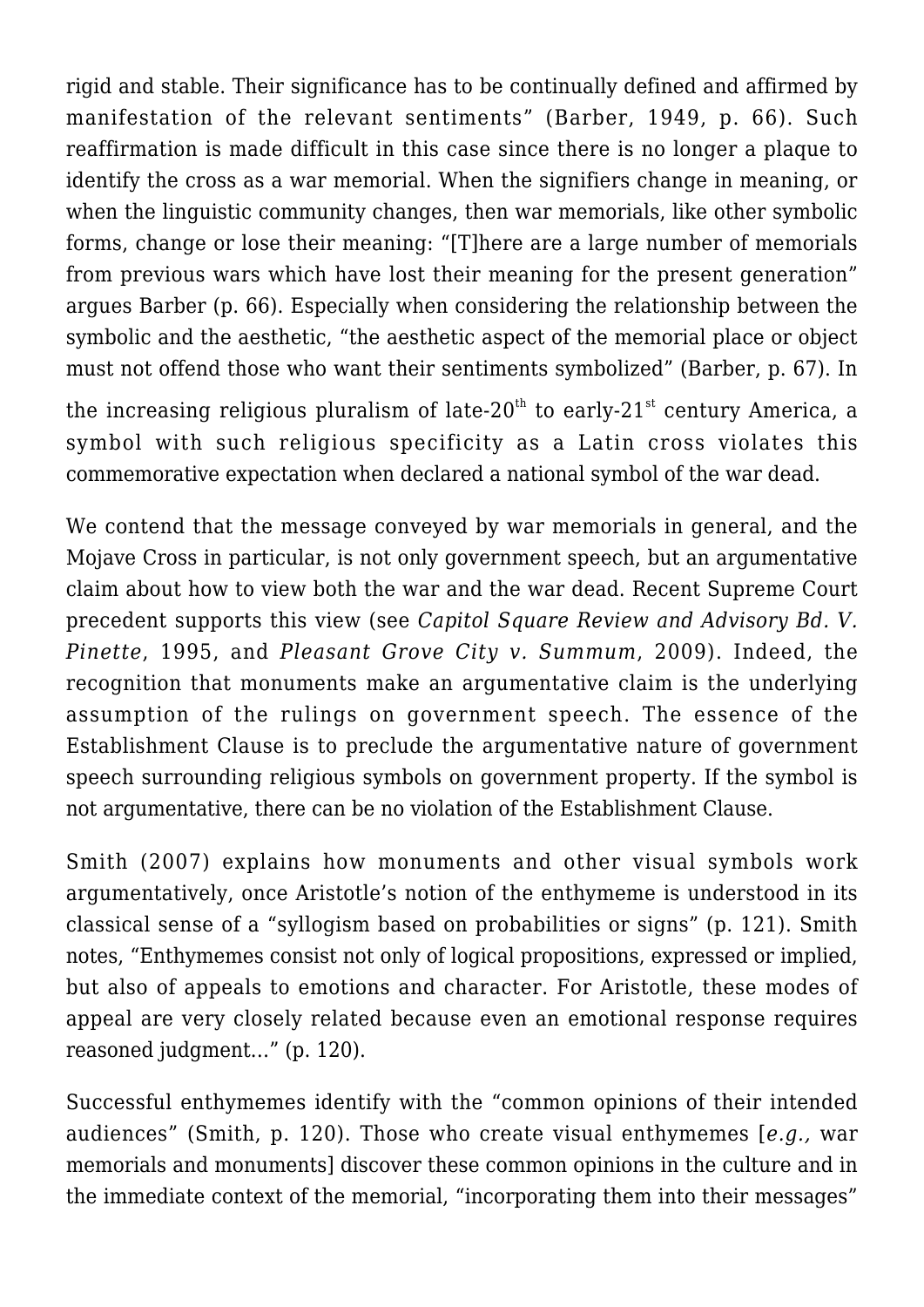(Smith, p. 120). Birdsell and Groarke (1996) contend that commonplaces – culture-specific grounds of potential agreement between speakers and audiences – are not limited to verbal arguments; rather, visual commonplaces argue just as verbal ones do. Thus, according to Smith, a 'speaker' – whether government or private citizen – who "creates images that identify with an audience's common opinions can be said to be arguing" (Smith, p. 121).

However, these "common opinions" take many forms and have more than one side, which, in a visual argument, are not presented. The inability of visual arguments to depict multiple sides of an argument does not mean these opposing sides do not exist; they are simply not articulated (Blair, 1996; Smith, 2007). The Supreme Court explicitly acknowledged this argumentative characteristic of memorials when it rejected the idea that "a monument can convey only one 'message'"; indeed, a public memorial "may be intended to be interpreted, and may in fact be interpreted by different observers, in a variety of ways" (*Pleasant Grove City v. Summum*, 2009, pp. 1135, 1136).

Thus, the argument occurs enthymematically through the form and placement of the memorial. Foss (1986) elaborates this notion in her essay on persuasive facets of the Vietnam Veteran's Memorial, arguing that the number of messages a memorial can convey is limited by the creator's intent and the material features of the display, thereby diminishing or eliminating any interpretive ambiguity. The form of this particular memorial – the Latin cross – significantly lessens the variety of ways it may be interpreted, adding to its argumentative power**.** Similarly, the placement of the cross on federal land (or surrounded by federal land) shapes the viewers' understanding of the speaker in this instance.

The Supreme Court has acknowledged the relationship between form and surroundings when determining an Establishment Clause violation. In a case questioning the display of the Ten Commandments on the grounds of a local courthouse, Justice Scalia argued that, in combination with other symbols, a statue in the form of a tablet depicting the commandments would be interpreted as a religious icon, but would be read in conjunction with the other legal images present so that the viewer would understand the symbol's "argument" – namely that Judeo-Christian commandments undergird American law (*McCreary County v. American Civil Liberties Union of Ky.*, 2005). However, as noted above, no contextual or supporting visual cues exist with the Mojave Cross. Indeed, the sign that originally identified the cross as a war memorial was lost over time and was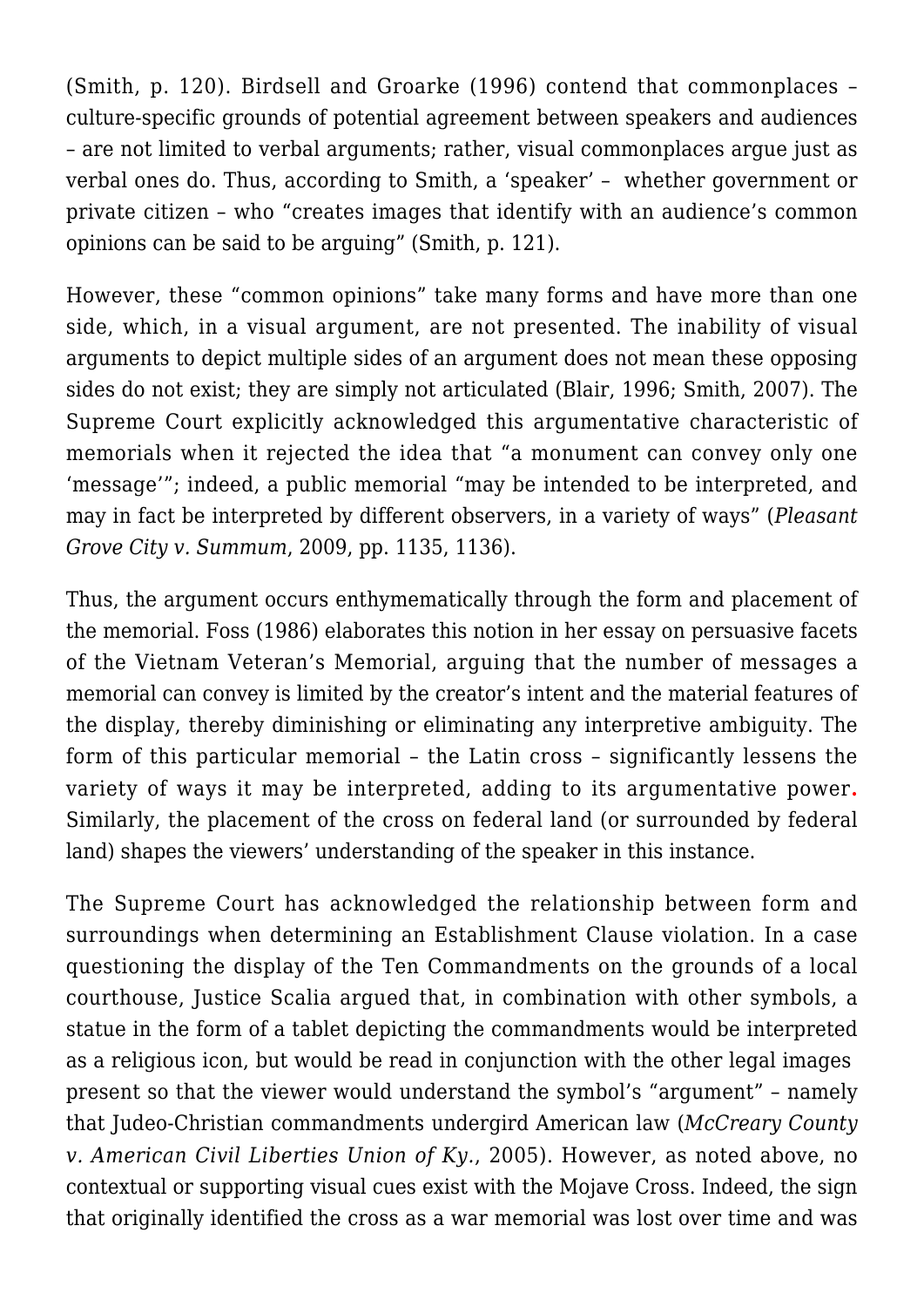never replaced. Thus, it is unreasonable to expect an observer to "read" the enthymematic argument in the way the Court describes; it is just as likely to be read as government endorsement of a particular reading of a religious artifact.

Writing the plurality opinion in *Salazar*, Justice Kennedy asserts that the observer should consider the intent of those who placed the cross on Sunrise Rock to "honor fallen soldiers," rather than "concentrat[ing] solely on the religious aspects of the cross, divorced from its background and context" (p. 1820). Yet Kennedy's assertion is problematic, when considered against standards of visual argument. Foss (1986) argues that a signifier cannot be devoid of material meaning – its form suggests meaning – and is central to the viewer's understanding of the meaning of the artifact, through the enthymematic process. The iconic form of the Latin cross enthymematically reflects both the Christian attitudes of the VFW members who placed it, as well as the shared attitude of the people who took active steps to save it – namely, Congress. Thus, we argue, the Christian message is in large part *their* story, not simply the local VFW's story. Justice Stevens made this point in his dissent when he suggested that, posttransfer, the message is even clearer, because after being enjoined from displaying it, Congress transferred the land specifically for the purpose of preserving the display (*Salazar*, p. 1832-33).

Such confusion of meaning stems from the duality of voice that comes from commemorative sites in general. Such sites put forth two dramas: "One story… is 'its manifest narrative – the event or person heralded in its text or artwork.' The second is 'the story of its erection or preservation'" (Balthrop, Blair, and Michel, p. 171). Part of the dispute over the meaning of the Mojave Cross comes from the duality of its voice, as the plurality and dissenting opinions in *Salazar* diverge along the lines of these narratives. The plurality opinion, written by Justice Kennedy, asserts that the proper way to read the Mojave Cross is to consider its manifest narrative, spoken in the voice of the veterans who constructed it. Seen this way, the cross was placed with the intent to "honor fallen soldiers," and "although certainly a Christian symbol, the cross was not emplaced on Sunrise Rock to promote a Christian message" (*Salazar*, 2010, p. 1816). Using this reading of the Mojave Cross, Kennedy asserted that Congress was only attempting to preserve the manifest narrative of the commemorative site by transferring the land into private ownership. Now that the Mojave Cross is in private hands, concurred Justice Scalia, the only question that matters is whether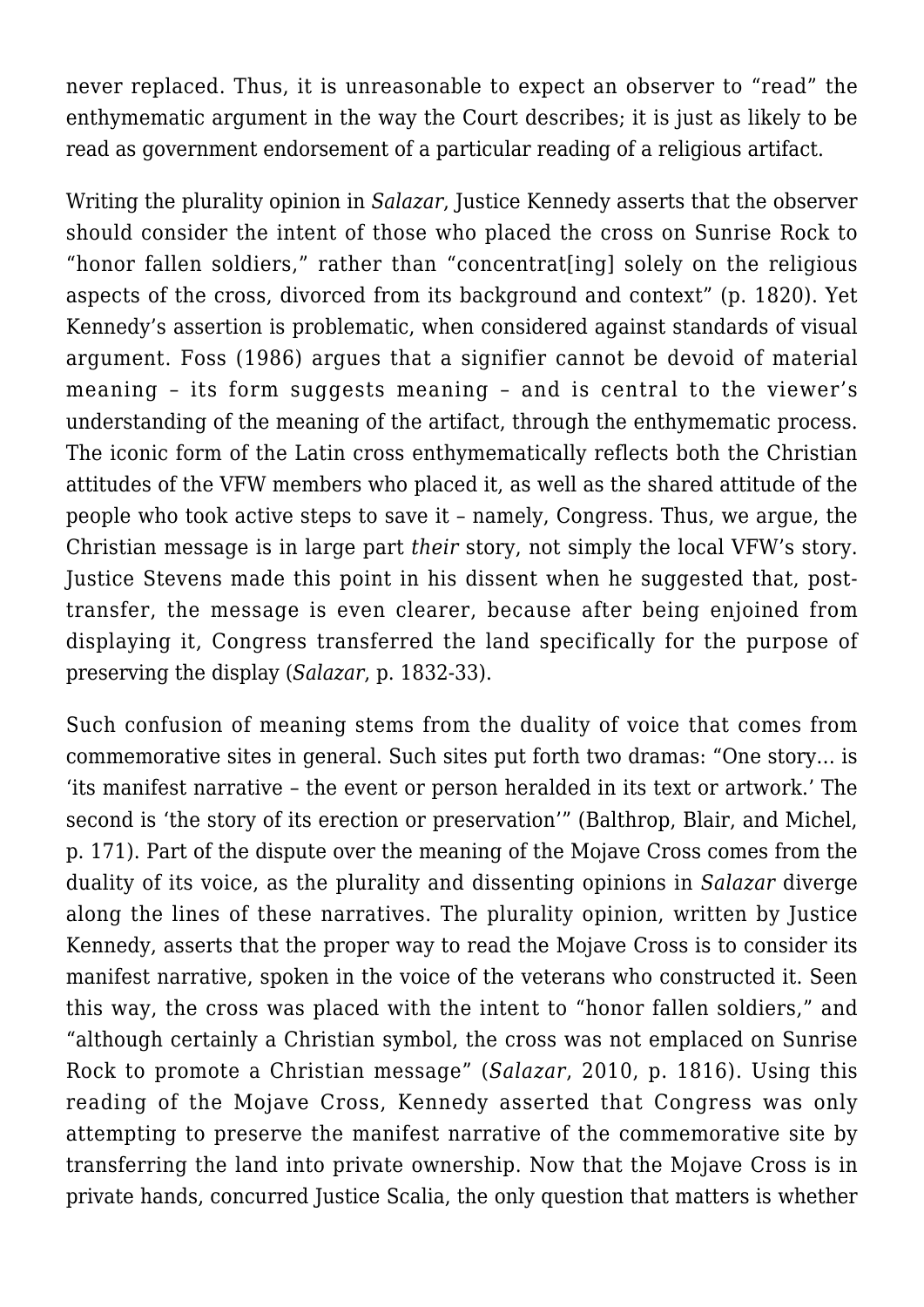that manifest narrative is legal.

Justice Stevens considers the second story – the story of the site's preservation – in his dissent in *Salazar*. Stevens argues that when "Congress passed legislation officially designating the 'five-foot-tall white cross'…'as a national memorial commemorating United States participation in WWI and honoring the American veterans of that war,'… the cross was no longer just a local artifact; it acquired a formal national status of the highest order" (*Salazar,* 2010, p. 1834). This means that, for Stevens, changing the scene of the Mojave Cross does not change the voice: "Once that momentous step was taken, changing the identity of the owner of the underlying land could no longer change the public or private character of the cross. The Government has expressly adopted the cross as its own" (*Salazar,* 2010, p. 1834). In focusing on the first story, the Court attempts both to freeze contemporary readings of the Cross in the [interpreted] voice of the original authors, "made whole" in the plurality's mind when the land was transferred to private ownership, and to ignore the changes to the symbol made by the second story – the one of its preservation.

Palczewski and McGeough (2010) argue persuasively, however, that "public memorializing is not a simple process of fixing history. What is memorialized is not a given, and in the process of memorializing particular public arguments are advanced. This explains why 'public memorials become sites of ideological struggle whenever they seek to shape and direct the past, present, and future in the presence of competing articulations'" (p. 33). Congress had several options in dealing with the Mojave Cross controversy: it could have allowed other religious symbols to be added; it could have changed the memorial to more clearly reflect the stated message or to avoid the sectarian message; or it could have allowed the cross to be removed, as was Park Service policy. Instead, the actions performed by the federal government in relation to the Mojave Cross included: denying a petition to place a Buddhist shrine next to it; passing an act to declare it a national memorial; passing a separate act to forbid the removal of national memorials commemorating World War I (of which there is only one – the Mojave Cross); and, finally, transferring the land to private owners under the condition that they keep the land as a war memorial or else forego their property rights. This story of preservation is not only remarkably active – it also highlights the significance and strategic use of space in defining the "voice" of the memorial.

*3. The Role of Space in Visual Argument*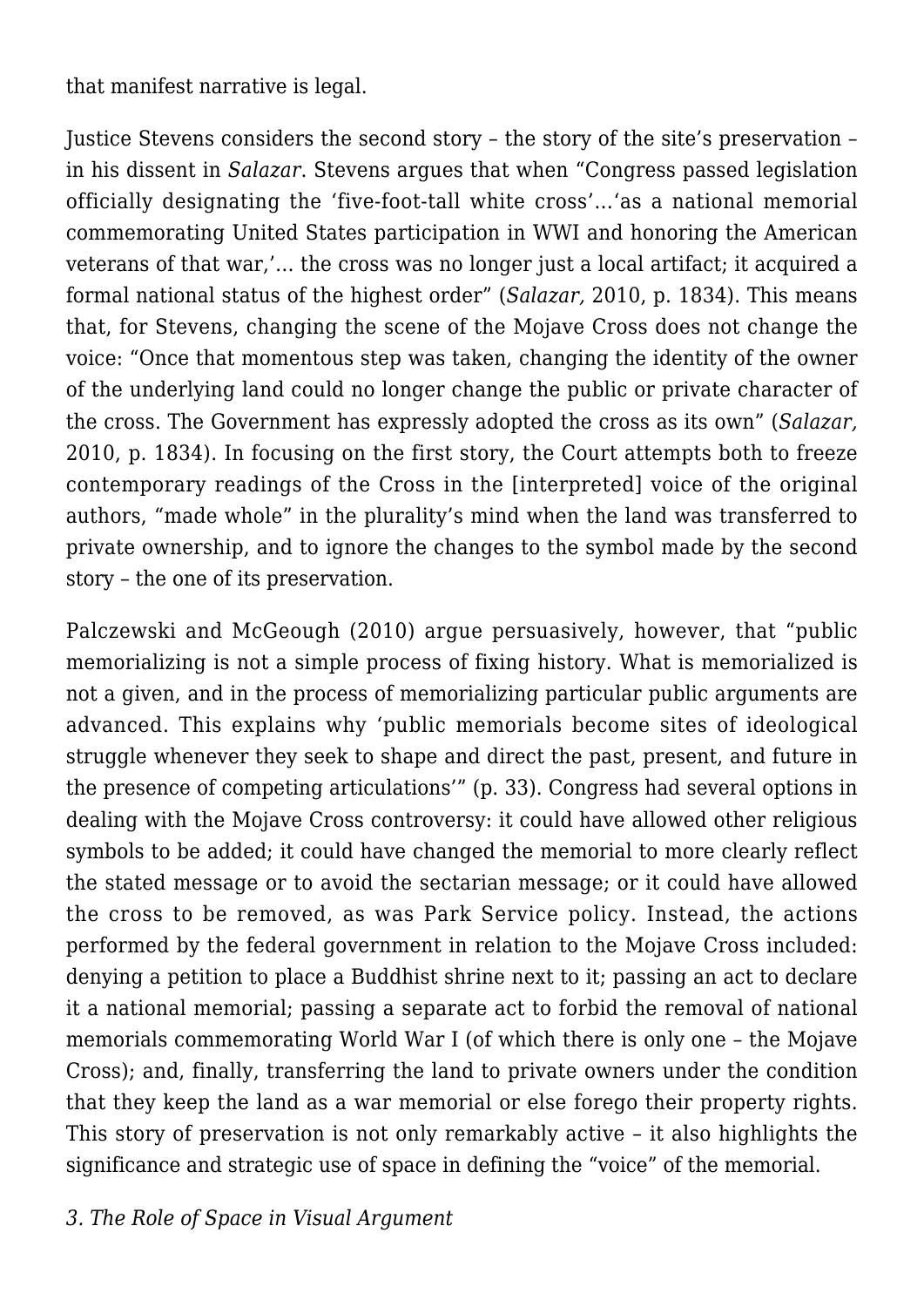Key to the Mojave Cross case, and to memorializing in general, is the sense of space. Unlike other war memorials employing religious symbolism, the Mojave Cross sits on land that holds neither spatial or historical connection to the war, nor to the soldiers that its builders commemorated. The only significance provided by the space, then, is its ownership. This fact renders the space surrounding the cross fungible, a feature that has been key to this controversy. We argue here in support of the following observations: first, that physical space is a key element of memorializing; second, that the secular/religious dichotomy is negotiated by the symbol's spatial context; and finally, that the "voice" or intent of the symbol is tied to the geography and ownership of that space.

The lack of physical space memorializing World War I veterans was significant, because, as we note above, post-war memorials either focused on overseas battlefields or on utilitarian "living memorials," usually in the form of named highways or auditoriums. The functional, living memorials of the post-World War I era United States "could not fulfill the human desire for monumentality and 'the need of the people to create symbols which reveal their inner life, their actions and their social conceptions'" (Lachin, p. 47). Furthermore, "physical objects and places are almost always required for the localization of the memorial symbol…[and] most war memorials implicitly recognize this social function of physical space" (Barber, p. 65).

Thus, during oral arguments for *Salazar v. Buono* in the U.S. Supreme Court, Justice Scalia asserted that the cross is "erected as a war memorial…in honor of all the dead," and that "the cross is the most common symbol of…the resting place of the dead" (transcript, 2009, pp. 38-39). The above-mentioned history of war memorializing indicates that the latter part of Scalia's observation is true; yet there are no war dead in the Mojave Desert. Scalia's point of view comes from battlefields and cemeteries, where religious symbols have been used throughout

the  $20<sup>th</sup>$  century, although they were not exclusively crosses. The scene is different, and the "sacred" ethos of the memorial comes from the interment, not from the symbol. Even then, many of these memorials used various [*e.g.,* non-Latin] crosses such as the Celtic Cross and the Cross of Sacrifice (or War Cross), which was specifically designed by the Imperial War Graves commission in World War I to differentiate it from more general Christian iconography.**[ix]**

The presence of crosses marking war dead also changes the argument made by a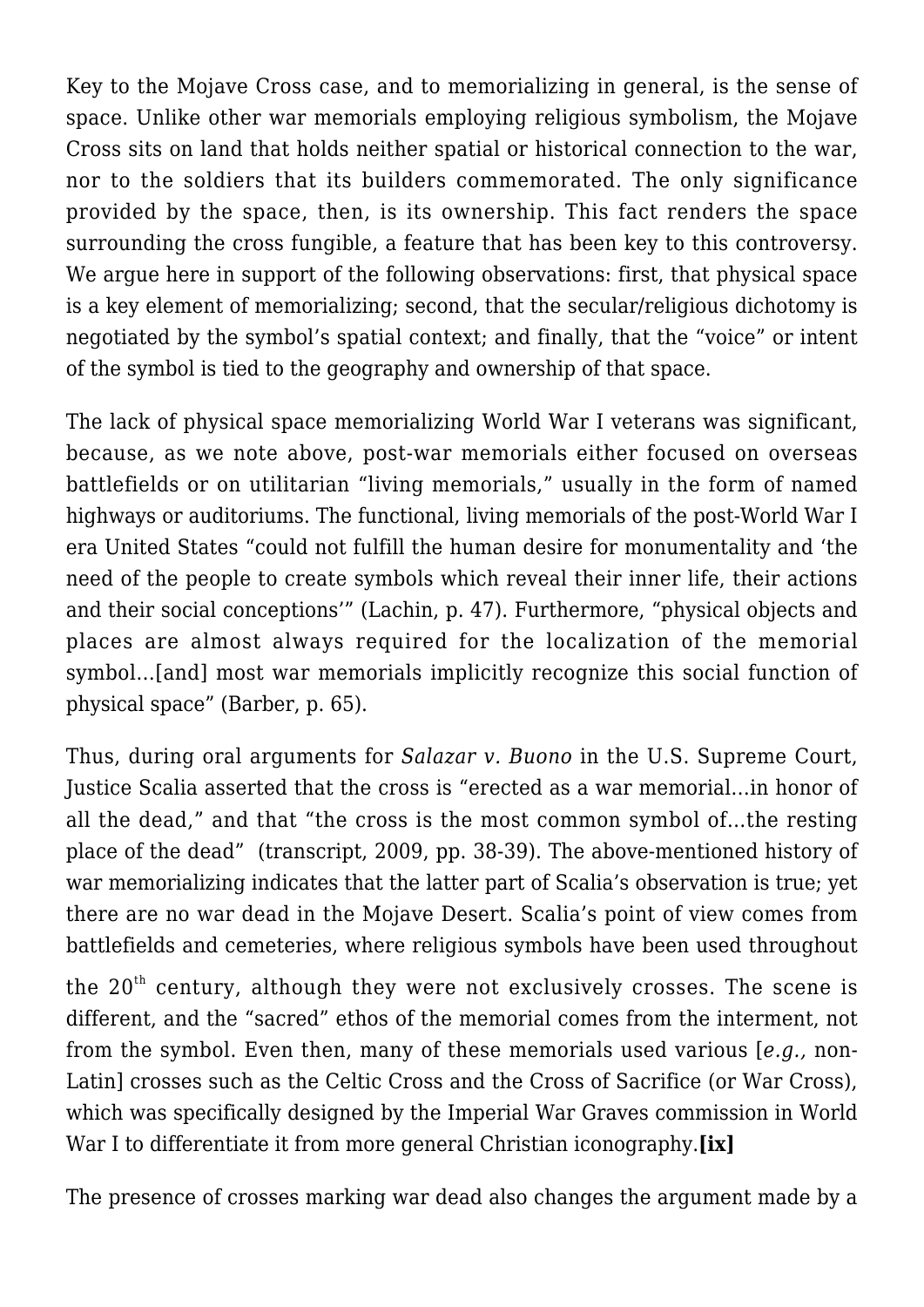memorial. In the context of a military cemetery – rows and rows of markers on a battlefield – the cross becomes secularized, marking sacred space sanctified by the blood of the fallen. The cross as gravestone marks an already sacred space, and serves as a sign for the site of a dead soldier. The cross-as-grave-marker is not generally interpreted as intending to promote Christianity to the viewer; rather, it serves as an indicator of the place of rest for an individual's remains, and potentially of that person's religious belief – just as Stars of David adorn the gravesites of Jewish war veterans.

Thus, in most instances when religious symbols are used, they are the symbol of the referent – the "sacred" ground of the battlefield or cemetery, where the blood of the war dead consecrated the space. But in this case, the reverse has occurred – it is only the presence of a commemorative cross that makes this space sacred. The current fight in the Mojave Cross case is over the land, and the only thing that makes this land different than anything around it is the cross: it holds no other commemorative significance. As Donofrio points out in her analysis of the World Trade Center attack site, "contestations over place, memory, and identity give rise to questions over who possesses the authority to direct place-making. When multiple parties claiming place-making authority advance conflicting conceptions of place, space can become a site of protest or campaign advocacy" (p. 153).

Palczewski and McGeough (2010) assert that "the interrelation between… memorials and the sacred deserves special consideration. Within the United States, '[b]y and large, patriotic space is sacred space…' and memorials, in particular, are 'fundamentally rhetorical sacred symbols'" (p. 25). Assuming the intent of the creators posited by the Court, the Veterans of Foreign Wars built the Mojave Cross to sacralize an otherwise unremarkable space, with the goal of commemorating their comrades-in-arms. Maoz Azaryahu, a geography scholar who studies the intersection of urban landscapes and memory, argues that this act, in itself, can render the land sacred: "authentic expression of popular sentiments, …anchored in specific traditions of popular culture," can indeed form a "sacred ground" through "unregulated public participation" (1996, p. 503). A "spontaneously constructed memorial space… exudes the sacredness with which the place is invested by the community of mourners," argues Azaryahu – "as long as it belongs to the local landscape" (p. 503). This only holds true for as long as the public brings meaning to the memorial space through ongoing public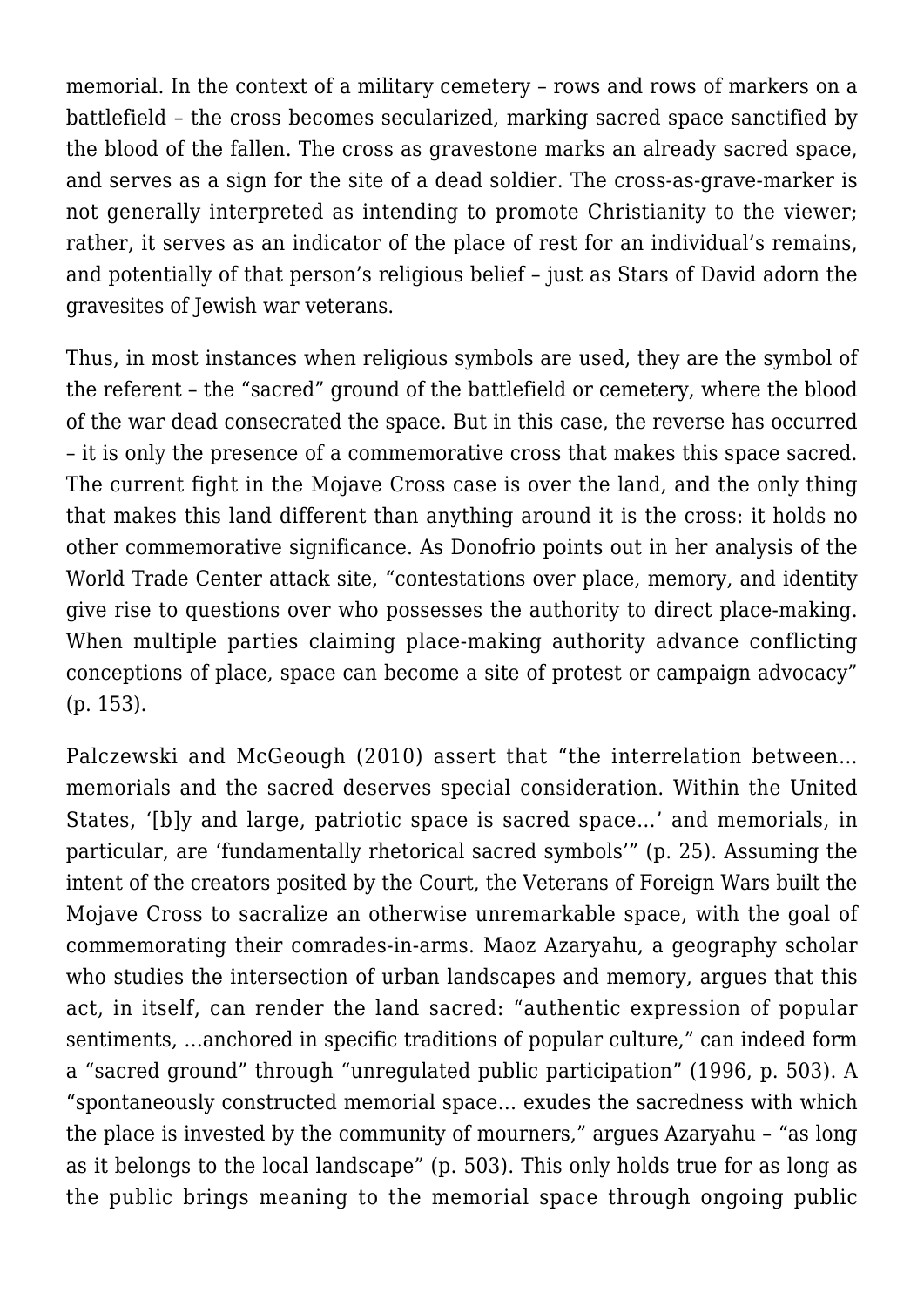participation in the specific traditions, however. When those traditions fade or were nonexistent to begin with, or when the space no longer belongs to the "local landscape," then, "by virtue of their very physical location, those war memorials are unsuited to their essential purpose" (Barber, p. 66).

Implicit in Barber's argument is the assumption that as goes the land, so goes the voice. When the memorial space is cared for privately, the cross is "authentic expression," a commemorative symbol of fallen brethren. However, its location on (or surrounded by) vacant federal property attended to by the National Park Service regulates both the message and the scene of the symbol. It regulates the message because, when land is federal, the religious symbol "speaks" with a federal voice. Furthermore, Congressional action removed the spontaneity and unregulated public participation crucial to the commemorative meaning of the space, thus replacing any remnant of the public commemorative voice. The subsequent attempt to make the land private was an attempt to return the Mojave Cross to its original meaning. It could not: the meaning had changed because the scene had changed. And without the scenic link to the original meaning, all that remains, symbolically, is a Latin cross, whose Christian exclusivity offends twentyfirst century pluralist sensibilities.

Congress attempted to change the status of the space in order to change the voice. Faced with the application of the Establishment Clause, and recognizing that the cross on federal land was inappropriate whatever its purpose, Congress chose to transfer the land in order to quiet the perception of the federal voice endorsing a religious artifact. Similarly, the Supreme Court limited its decision to the space, namely the land transfer, for the same reason and because space can be controlled, whereas perceptions cannot. While it is true that the appeal challenged the land transfer, the Court was not limited to a narrow judgment on that issue alone. Certainly the government's case was more broadly cast, opening the door for the Court to rule on the propriety of such memorializing, or even on the propriety of religious symbols on federal property. Instead, the Court elected to decide only the narrow question of the propriety of the land transfer as it related to the original injunction. In taking this approach the Court avoided having to rule on the presence of the cross.

Faced with a persuasive argument for an Establishment Clause violation, the Congress and the Supreme Court together created a situation where the only solution they saw was to try to accommodate both sides by making no decision on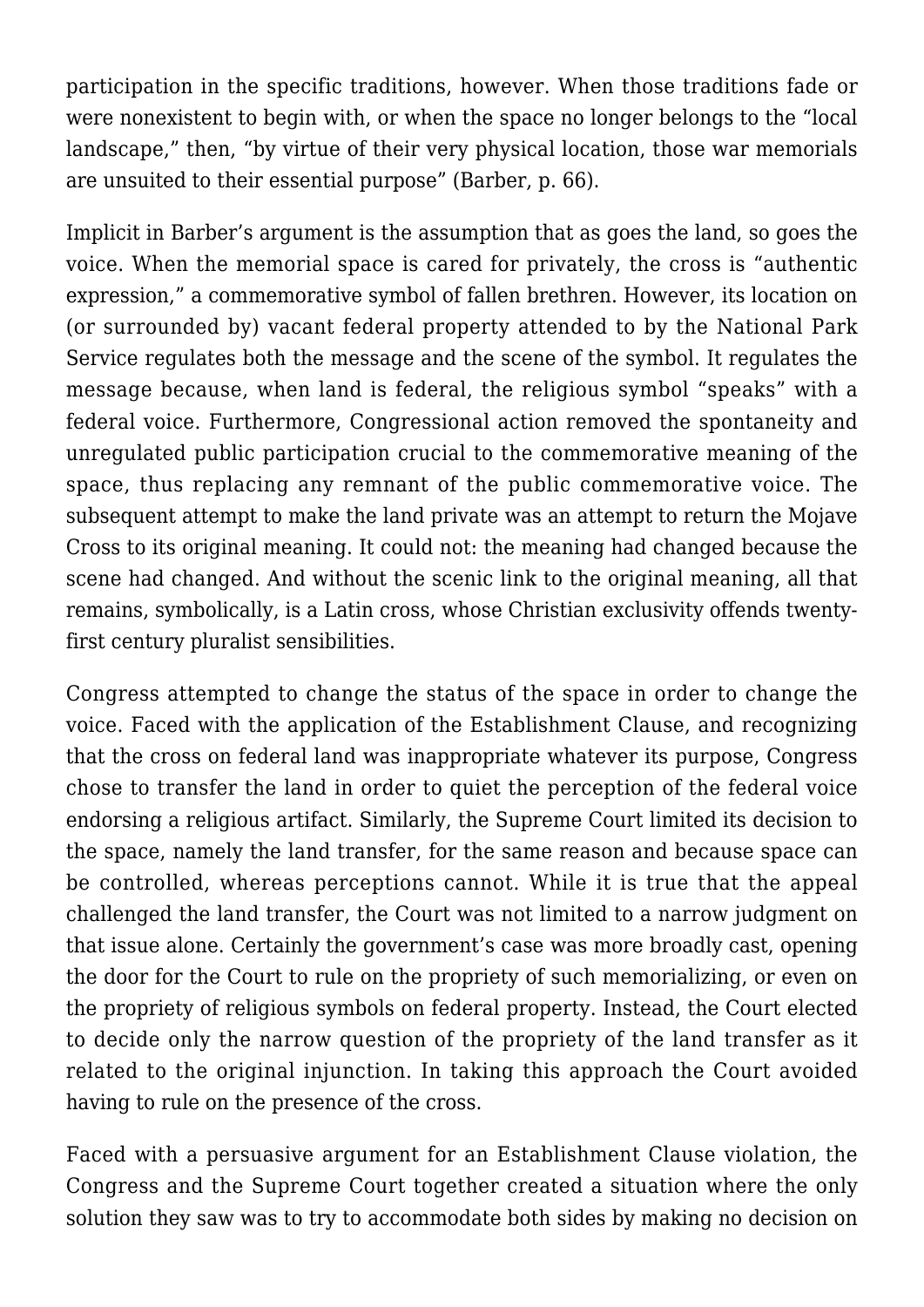the propriety of the cross on government land, allowing the land transfer and arguing that, even so, the cross is a permissible symbol of war sacrifice. Thus, they manipulated space to alter voice in order to accommodate – whom? To silence the argument made by the memorial? In the process, they attempted to secularize the cross, removing its religious meaning and substituting a secular, albeit patriotically sacred, message.

# *4. Where Does This Leave the Establishment Clause?*

To argue that something violates the Establishment Clause of the U.S. Constitution would seem to be a fairly straightforward task. The Court has developed a number of tests to determine whether something is a violation. Yet the argument, as it has evolved, is not so simple. Despite its guarantees of religious freedom, the United States essentially sees itself as a Christian nation that accommodates other belief systems. The Court cannot be unmindful of public opinion and it has, in recent years at least, trod carefully the margin between protected speech, government speech, and accommodation of religious symbols.

In this case, the Justices diverged from one another on the question of the cross and the argument(s) it makes. Justice Alito, for example, argued that since the cross is not speaking in a government voice, therefore it is not propositional, thereby vitiating the Establishment claim. Alito ignores Court precedent in making what is, essentially, a circular argument. Justice Stevens, on the other hand, argued that Congress gave the cross a federal voice by making it a national monument, using federal money to maintain it, then prohibiting the use of federal money to remove it. Such actions would seem to support the claim of a violation of the Establishment Clause. In the end, though, the Court's plurality opinion narrowly circumscribed the grounds for the debate to technical issues, without addressing the propriety of turning the Mojave Cross into a national war memorial and then ensuring its continued existence in private hands.

## *5. Conclusion*

Less than two weeks after the Supreme Court issued its decision, the Mojave Cross – which had been covered by pieces of plywood during the litigation proceedings – was stolen from its place on Sunrise Rock. On May 11, 2010, the Barstow *Desert Dispatch*, a local newspaper, posted an article describing correspondence they had received about the cross. The author claimed to know the thief, and explained that the cross was "moved…lovingly and with great care…[and] has been carefully preserved" (2010, online). The author claimed that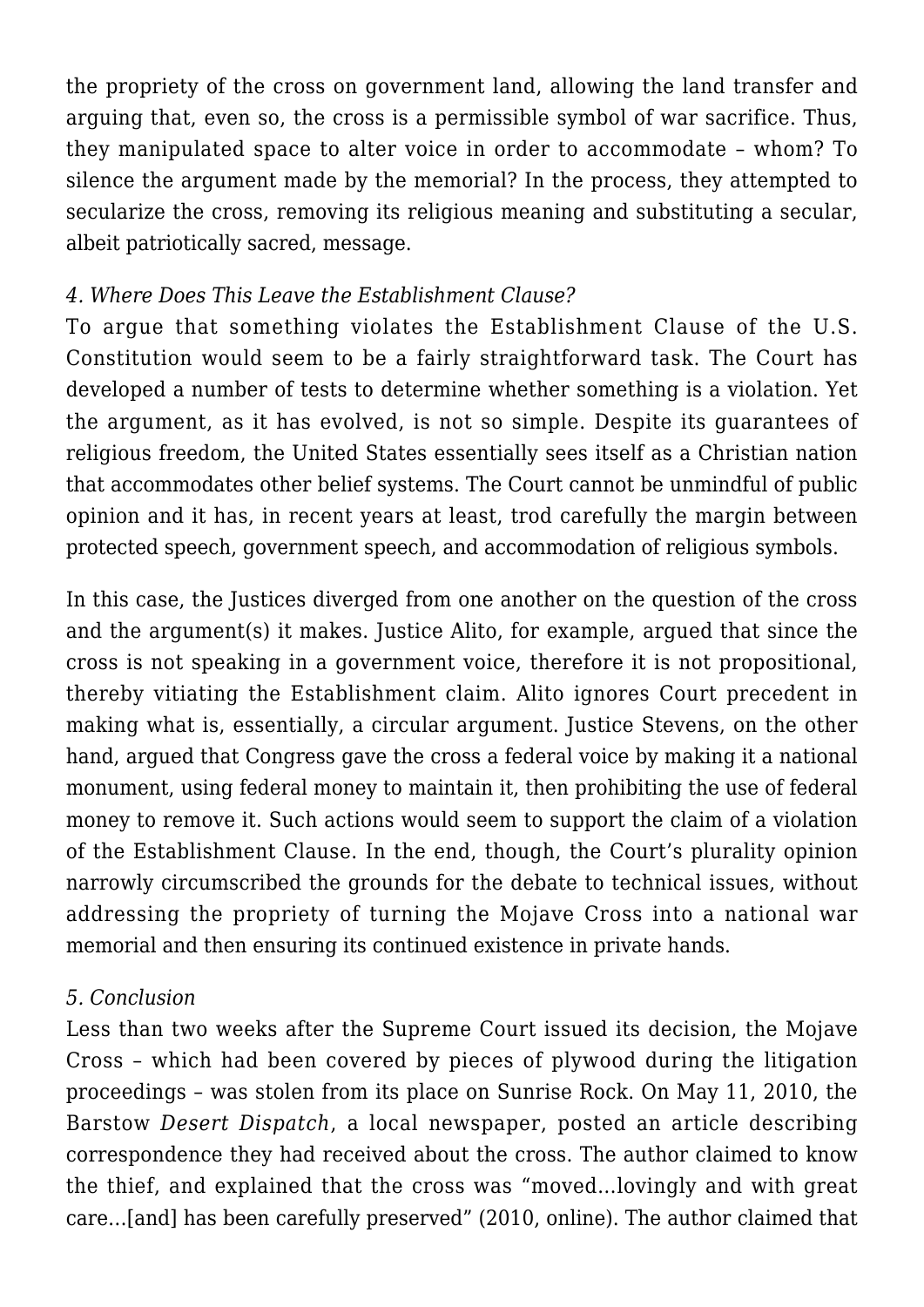the person who removed it was a veteran who intended to replace it with a nonsectarian monument because both the "favoritism and exclusion" of the cross and the governments efforts to keep it in place violate the Establishment Clause. More specifically, the thief was offended by Justice Kennedy's assertion that the Latin cross represented all World War I veterans, an argument which "desecrated and marginalized the memory and sacrifice of all those non-Christians that died in WWI" (*Desert Dispatch*, 2010). "We as a nation need to change the dialogue and stop pretending that this is about a war memorial," argued the writer: "If it is a memorial, then we need to …place a proper memorial on that site,…one that is actually recognizable as a war memorial" (*Desert Dispatch*, 2010*)*. Local commentators blamed atheist activists. Then, on May 20, a new Latin cross was placed on Sunrise Rock – which the Park Service promptly took down, as it violated the ongoing injunction. Most of the coverage of these events came from either Christian or atheist newspapers and websites, revealing a continuing focus on the religious, not the commemorative, symbolism of the Mojave Cross.

Separated from a battlefield or military cemetery, the Latin cross loses its contextual referent to wartime. In order for a war memorial to have meaning to an audience other than the ones who created it, it "'must simply, and powerfully, crystallize the loss of life and urge us to remember the dead'" (Balthrop *et al.*, p. 176). To do otherwise renders the memorial's symbolism "culturally illegible as a marker of the event it commemorates" (Balthrop *et al*., p. 176). All that the "reasonable observer," to borrow the Court's parlance, is left with is a Latin cross, the conventional meaning of which is a sign of Christianity. And because it has been declared a national memorial, the conclusion of the enthymeme is that the federal government endorses and protects the Latin cross as a national symbol. Moreover, the symbolic force and conventional stability of the cross cannot be overridden by verbal claims to the contrary: "The cross cannot take on a nonsectarian character by congressional (or judicial) fiat," argued Justice Stevens in the dissent. "Making a plain, unadorned Latin cross a war memorial does not make the cross secular. It makes the war memorial sectarian" (*Salazar*, 2010, p. 1835).

#### NOTES

**[i]** A Latin cross consists of a vertical bar and a shorter horizontal bar at right angles to each other. The Mojave Cross is between five and eight feet tall and is made of four-inch diameter pipes painted white.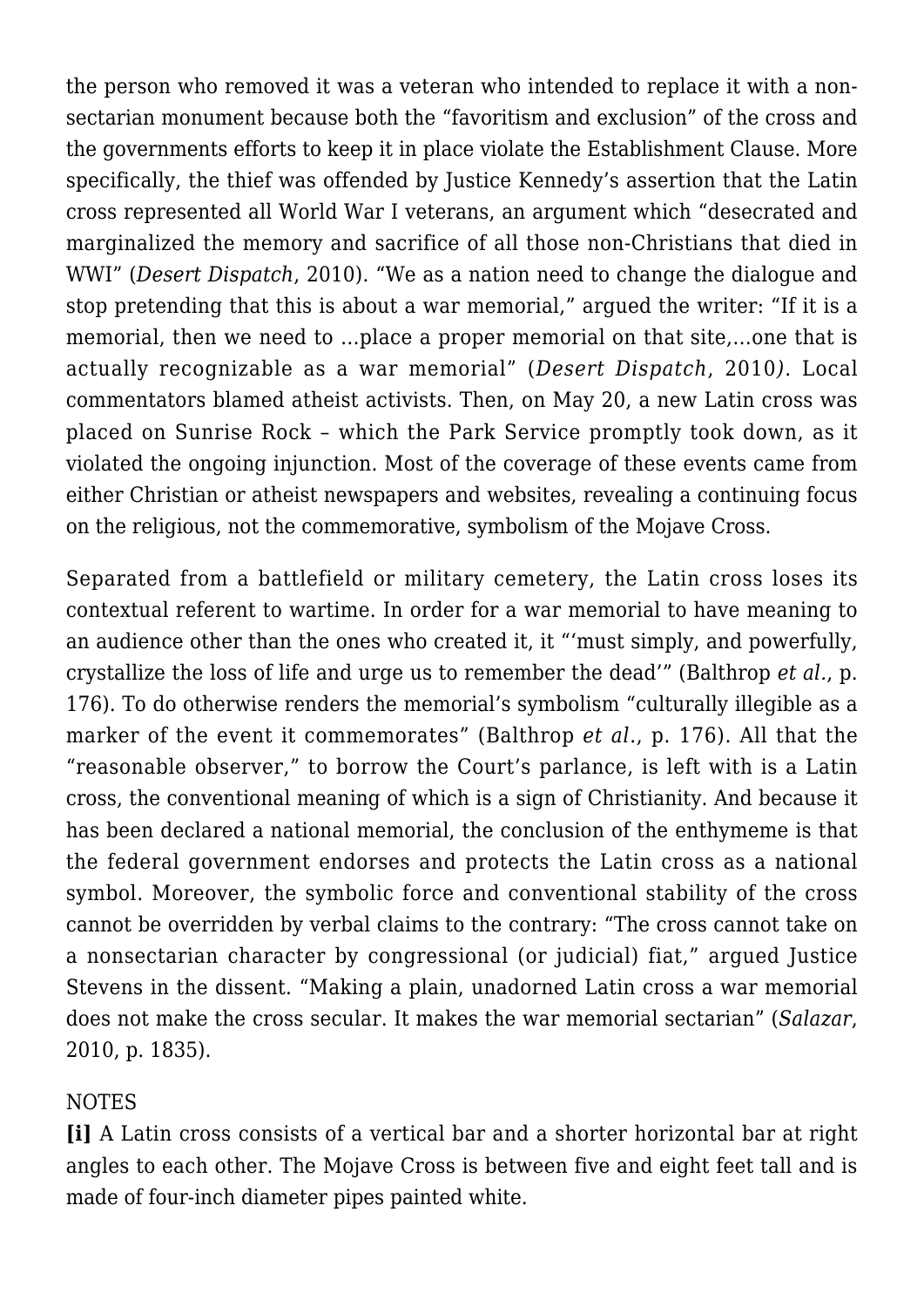**[ii]** The Mojave National Preserve, operated by the National Park Service, is located in southeastern California. It encompasses nearly 1.6 million acres (approximately 640,000 hectares) between the cities of Barstow, California, and Las Vegas, Nevada. The Preserve is primarily federally owned land with approximately 86,600 acres of the land in private hands and another 43,000 acres belonging to the State of California (*Buono v. Norton*, 2002).

**[iii]** Since 1935, the cross has been a gathering place for Easter Sunrise services; visitors have also used the site to camp *(Buono v. Norton*, 2002).

**[iv]** The Establishment Clause prevents the government from promoting or affiliating itself with any religious doctrine or organization (*County of Allegheny v. American Civil Liberties Union, Greater Pittsburgh Chapter*, 1989), or from having an official preference for one religious denomination over another (*Larson v. Valente*, 1982). To survive an Establishment Clause challenge, a government symbol must (1) have a secular purpose, (2) have a primary effect that neither advances nor inhibits religion, and (3) does not foster excessive state entanglement with religion (*See Lemon v. Kurtzman*, 1971).

**[v]** Congress designated the cross and its adjoining land "a national memorial commemorating United States participation in World War I and honoring the American veterans of that war." (Department of Defense Appropriations Act, 2002). The Secretary of the Interior was directed to expend up to \$10,000 to acquire a replica of the original cross and its memorial plaque and to install the plaque at a suitable nearby location. §8137(c). After it was declared a national memorial, the Mojave Cross became the only national memorial specifically dedicated to World War I.

**[vi]** The land was transferred to the Veterans Home of California – Barstow, VFW Post 385E, in exchange for a parcel of land elsewhere in the Mojave National Preserve. *See* Pub. L. No. 108-87, (2003).

**[vii]** The district court stated "Buono is deeply offended by the cross display on public land in an area that is not open to others to put up whatever symbols they choose. A practicing Roman Catholic, Buono does not find a cross itself objectionable, but stated that the presence of the cross is objectionable to him as a religious symbol because it rests on federal land." *Buono*, 212 F. Supp. 2d at 1207.

**[viii]** "The cross was erected in 1934, 60 years before Congress created the Preserve [although it owned the land]. Photos show the presence of wooden signs near the cross stating, "The Cross, Erected in Memory of the Dead of All Wars," and "Erected 1934 by Members Veterans of Foregin [sic] Wars, Death Valley Post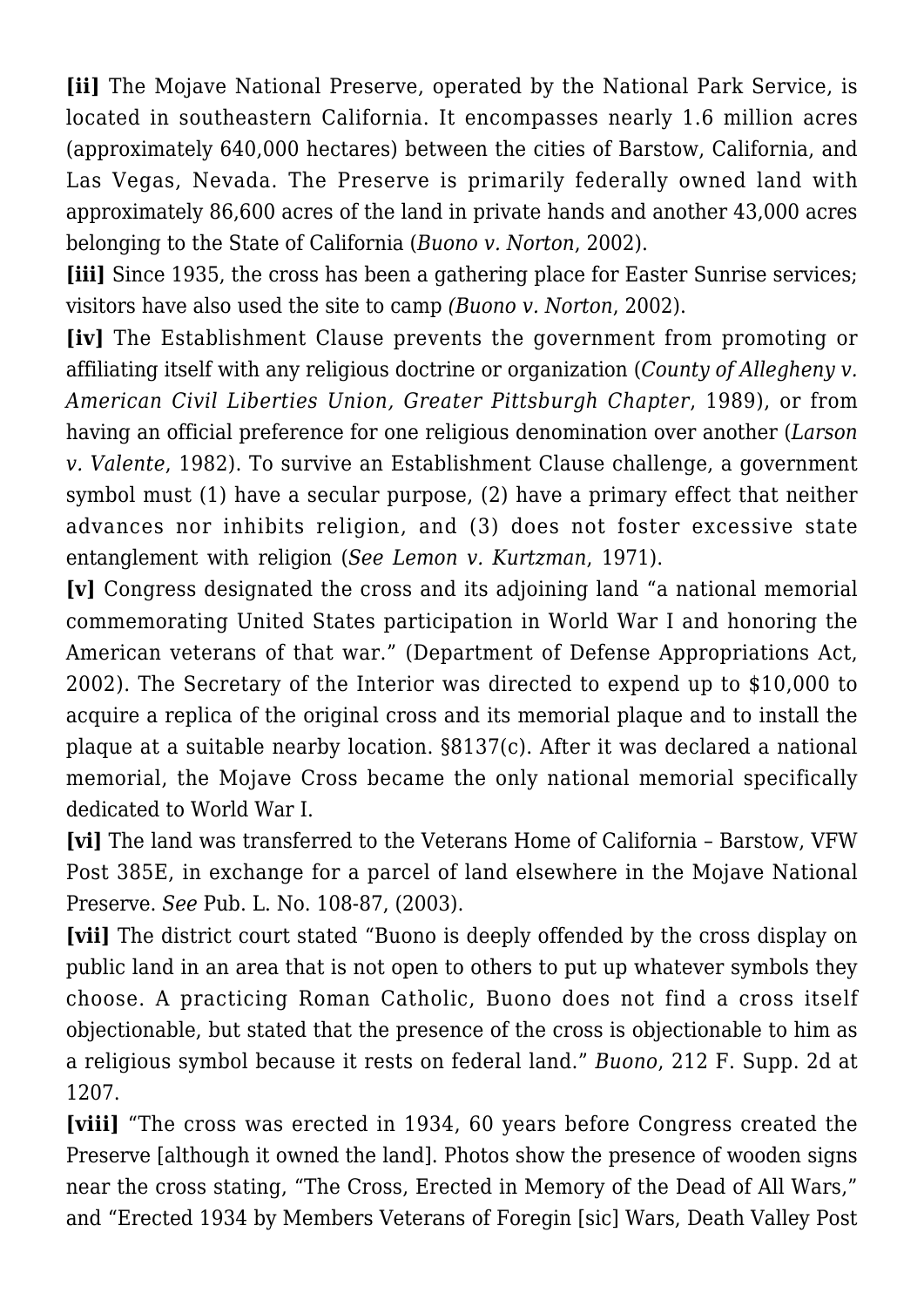2884." The wooden signs are no longer present, and the original cross, which is no longer standing, has been replaced several times by private parties since 1934" (*Buono v. Norton*, 2002).

**[ix]** The Cross of Sacrifice, or "War Cross," was developed by Sir Reginald Blomfield of the Imperial War Graves Commission, based on the shape of the Latin cross but including the shape of a bronze sword, turned downward. A Cross of Sacrifice stands in the U.S. Arlington National Cemetery to honor the Canadian war dead of World War I (King, pp. 128-129).

#### REFERENCES

Aune, J.A. (1999). Three justices in search of historical truth: Romance and tragedy in the rhetoric of Establishment Clause jurisprudence. *Rhetoric & Public Affairs,* 2(4), 573-597.

Anonymous letter explaining cross theft sent to Desert Dispatch. (2010, May 11). *Barstow Desert Dispatch*. Retrieved from Http://www.desertdispatch.com/news/ explaining-8465-anonymous-letter.html

Azaryahu, M. (1996). The spontaneous formation of memorial space. The case of *Kikar Rabin,* Tel Aviv. *Area,* 38(4), 501-513.

Barber, B. (1949). Place, symbol, and utilitarian function in war memorials. *Social Forces,* 28(1), 64-68.

Birdsell, D. and Groarke, L. (1996). Toward a theory of visual argument, *Argumentation and Advocacy,* 33, 1-10.

Balthrop, V.W., Blair, C., and Michel, N. (2010). The presence of the present: hijacking 'The Good War'? *Western Journal of Communication,* 74(2), 170-207.

Blair, C., Jeppeson, M.S., and Pucci, Jr., E. (1991). Public memorializing in postmodernity: The Vietnam Veteran's Memorial as prototype. *Quarterly Journal of Speech,* 77, 262-288.

Budreau, L.M. (2010). *Bodies of War: World War I and the Politics of Commemoration in America, 1919-1933.* New York: New York University Press.

*Buono v. Norton*, 212 F. Supp. 2d 1202 (C.D. Cal. 2002).

*Buono v. Norton*, 371 F.3d 543 (9th Cir. 2004).

*Buono v. Norton*, 364 F. Supp. 2d 1175 (C.D. Cal. 2005).

*Buono v. Kempthorne*, 502 F.3d 1069 (9th Cir. 2007).

*Capitol Square Review & Advisory Bd. v. Pinette*, 515 U.S 753 (1995).

Consolidated Appropriations Act, 2001, Pub. L. No. 106-554, § 133, 114 Stat. 2763A-230.

*County of Allegheny v. American Civil Liberties Union, Greater Pittsburgh*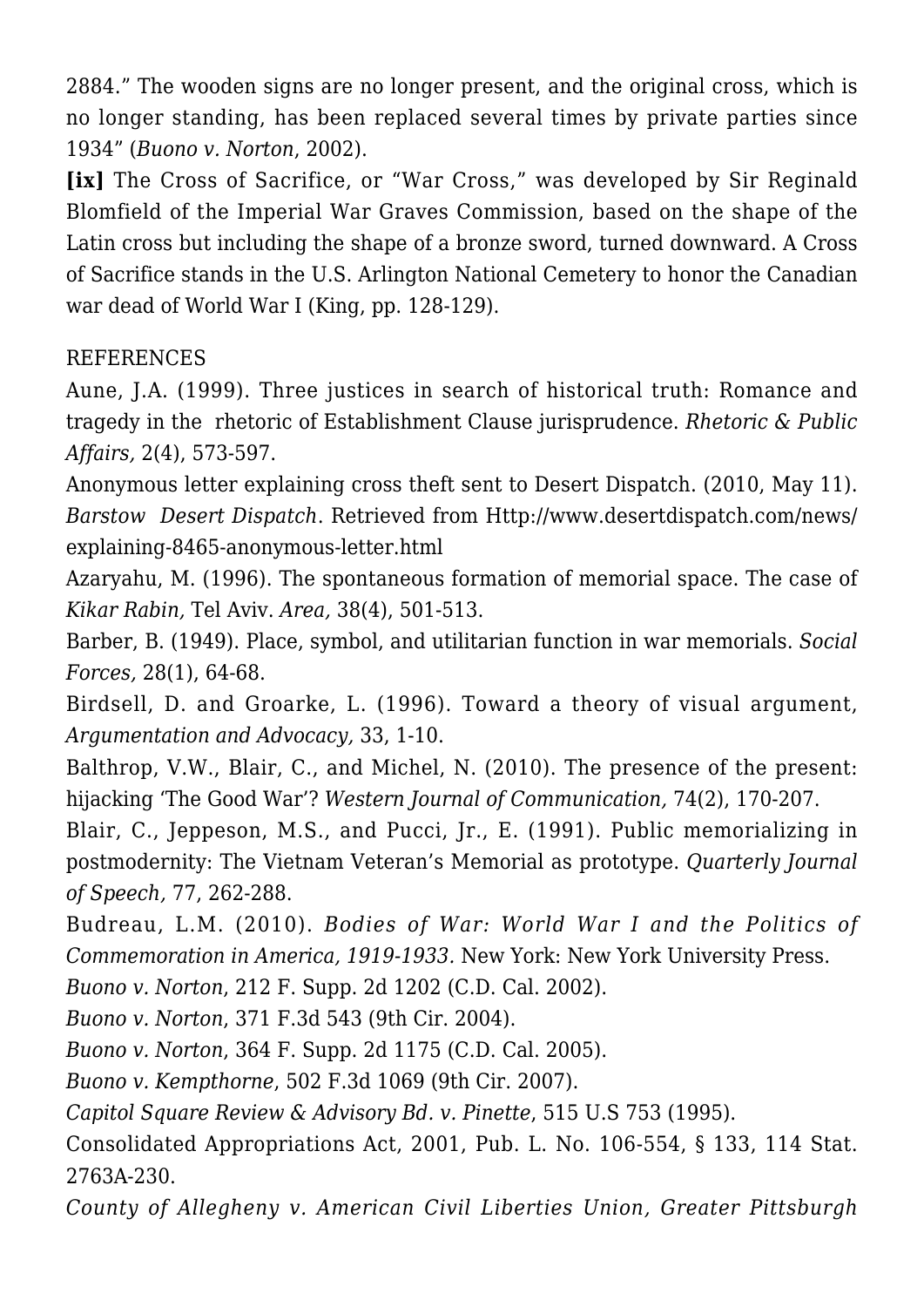*Chapter*, 492.S.573 (1989).

Crow, D. (2003). *Visible Signs: An Introduction to Semiotics*. Worthing/West Sussex, UK: AVA Publishing.

Donofrio, T.A. (2010). Ground Zero and place-making authority: the conservative metaphors in 9/11 families' 'take back the memorial' rhetoric. *Western Journal of Communication*, 74(1), 150-169.

Department of Defense Appropriations Act, 2002, Pub.L 107-117, §8137(a), 115 Stat.2278.

Department of Defense Appropriations Act, 2003, Pub. L. No. 107-248, § 8065(b), 116 Stat. 1551.

*Epperson v. Arkansas*, 393 U.S. 97 (1968).

Foss, S.K. (1986). Ambiguity as persuasion: The Vietnam Veterans Memorial. *Communication Quarterly,* 34(3), 326-240.

Hattenhauer, D. (1984). The rhetoric of architecture: A semiotic approach. *Communication Quarterly,* 32(1), 71-77.

Jewish War Veterans of the United States of America, Inc. as *Amicus Curiae* supporting Respondent. (2009, August 3). Filed in *Salazar v. Buono*, No. 08-472. 2009 WestLaw 2406367.

Kahn, P.W. (1987). The Court, the community and the judicial balance: The jurisprudence of Justice Powell. *Yale Law Journal,* 97, 1-60.

King. A. (1998). *Memorials of the Great War in Britain: The Symbolism and Politics of Remembrance.* Oxford, UK: Berg.

Kurzon, D. (2008). What do the ten commandments do? A study of lawyers' semiotics. *Semiotica,* 172-1/4, 279-297.

Lachin, T.B. (1993).*War and Remembrance: The War Memorial As Cultural Artifact.* Doctoral dissertation, University of Maryland. College Park, MD.

*Larson v. Valente*, 456 U.S. 228 (1982).

*Lemon v. Kurtzman*, 403 U.S. 602 (1971).

Lyotard. J-F. (1984). *The Postmodern Condition: A Report on Knowledge*. G. Bennington and B. Massumi (Trans.). Minneapolis: University of Minnesota Press.

Mills, N. (2004). *Their Last Battle: The Fight for the National World War II Memorial*.New York: Basic Books.

McGee, M.C. (1990). Text, context, and the fragmentation of contemporary culture. *Western Journal of Speech Communication,* 54, 274-89.

Olsen, L.C., Finnegan, C., and Hope, D.S. (2008). *Visual Rhetoric.* Los Angeles: Sage.

Palczewski, C.H. and McGeough, R. (2010). Counter-monument as counter-